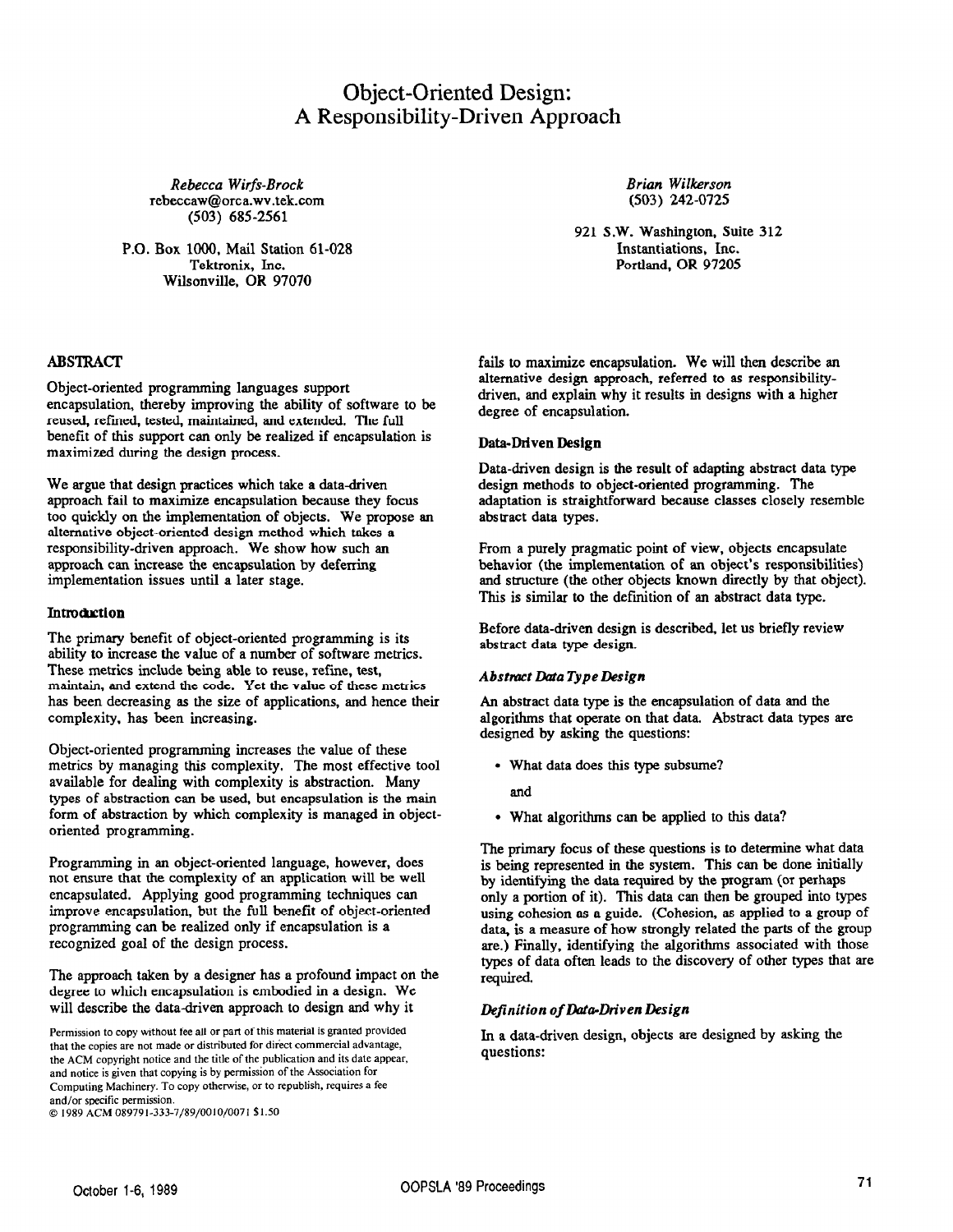• What (structure) does this object represent?

and

• What operations can be performed by this object?

Again, the primary focus is on the structure of the data being represented in the system.

# An Example of Data-Driven Design

The following example illustrates the results of a data-driven approach. The example is a class for raster image objects. A Rasterlmage is an object that stores visual images as twodimensional arrays of bits. In order to specify a Rasterlmage object we need to describe the structure represented by a Rasterlmage and operations that a Rasterlmage can perform.

The structure of a Rasterlmage includes

- its bit array (represented as an array of bytes), and
- the dimensions of the bit array (both width and height).

Operations on a Rasterlmage include basic image manipulation operations such as rotation and scaling; accessing and changing individual bits in the bit array, and combining Rasterlmages using an imaging operation. We choose not to further specify the imaging operation; it could be performed by a specialized imaging object (such as Smalltalk BitBlt [Gold83]) or a variety of other standard bit image operations.

This overview of the structure and operations on Rasterlmage lead us to define a Rasterlmage with the following typed structure:

class Rasterlmage is bitArray : ByteArray; width : Integer; height : Integer;

We define protocol for each desired operation. A partial protocol list might include:

> rotateBy(degree : Integer) : void; scaleBy(x : Integer, y : Integer) : void; bitAt(index : Point) : Integer; bitAtPut(index : Point, bitValue : Integer) : void;

We also define protocol to access and modify each part of the Rasterlmage structure:

bitArray(): ByteArray; bitArray(bits : ByteArray) : void; width(): Integer; width(aNumber : Integer) : void; height(): Integer; height(aNumber : Integer) : void; end Rasterlmage;

A specialization of a Rasterlmage, called a Shapedlmage, includes a clipping mask as well as the bit array. The clipping mask specifies whether each bit in the bit array is opaque (the corresponding clipping mask bit is one) or transparent (the corresponding clipping mask bit is zero). Shapedlmages

allow display of nonrectangular bit patterns. Shapedlmage is a subclass of Rasterlmage. We define additional structure in Shapedlmage to represent the clipping mask.

```
class Shapedlmage inherits Rasterlmage is 
clipMask : ByteArray;
```
And we define protocol to access and modify the clipping mask.

clipMask() : ByteArray; clipMask(bits : ByteArray) : void; end Shapedlmage;

# The Strength of Data-Driven Design

The main benefit of the data-driven approach is that it is a familiar process for programmers experienced with traditional procedural languages. It is relatively easy for such programmers to adapt their previous experience to the design of object-oriented systems.

# The Weakness of Data-Driven Design

Even though the goal of data-driven design is to encapsulate data and algorithms, it inherently violates that encapsulation by making the structure of an object part of the definition of the object. This in turn leads to the definition of operations that reflect that structure (because they were designed with the structure in mind). Attempts to change the structure of an object transparently are destined to fail because other classes rely on that structure. This is the antithesis of encapsulation.

# Responsibility-Driven Design

The goal of responsibility-driven design is to improve encapsulation. It does so by viewing a program in terms of the client/server model.

# The Client/Server Model

The client/server model is a description of the interaction between two entities: the client and the server. A *client* makes requests of the server to perform services. A server provides a set of services upon request. The ways in which the client can interact with the server are described by a contract: a list of the requests that can be made of the server by the client. Both must fulfill the contract: the client by making only those requests it specifies. and the server by responding to those requests.

In object-oriented programming, both client and server are either classes or instances of classes. Any object can act as either a client or a server at any given time.

The advantage of the client/server model is that it focuses on what the server does for the client, rather than how the server does it. The implementation of the server is encapsulated  $$ locked away from the client.

A class may have three distinct type of clients:

- external clients,
- subclass clients, and
- the class itself.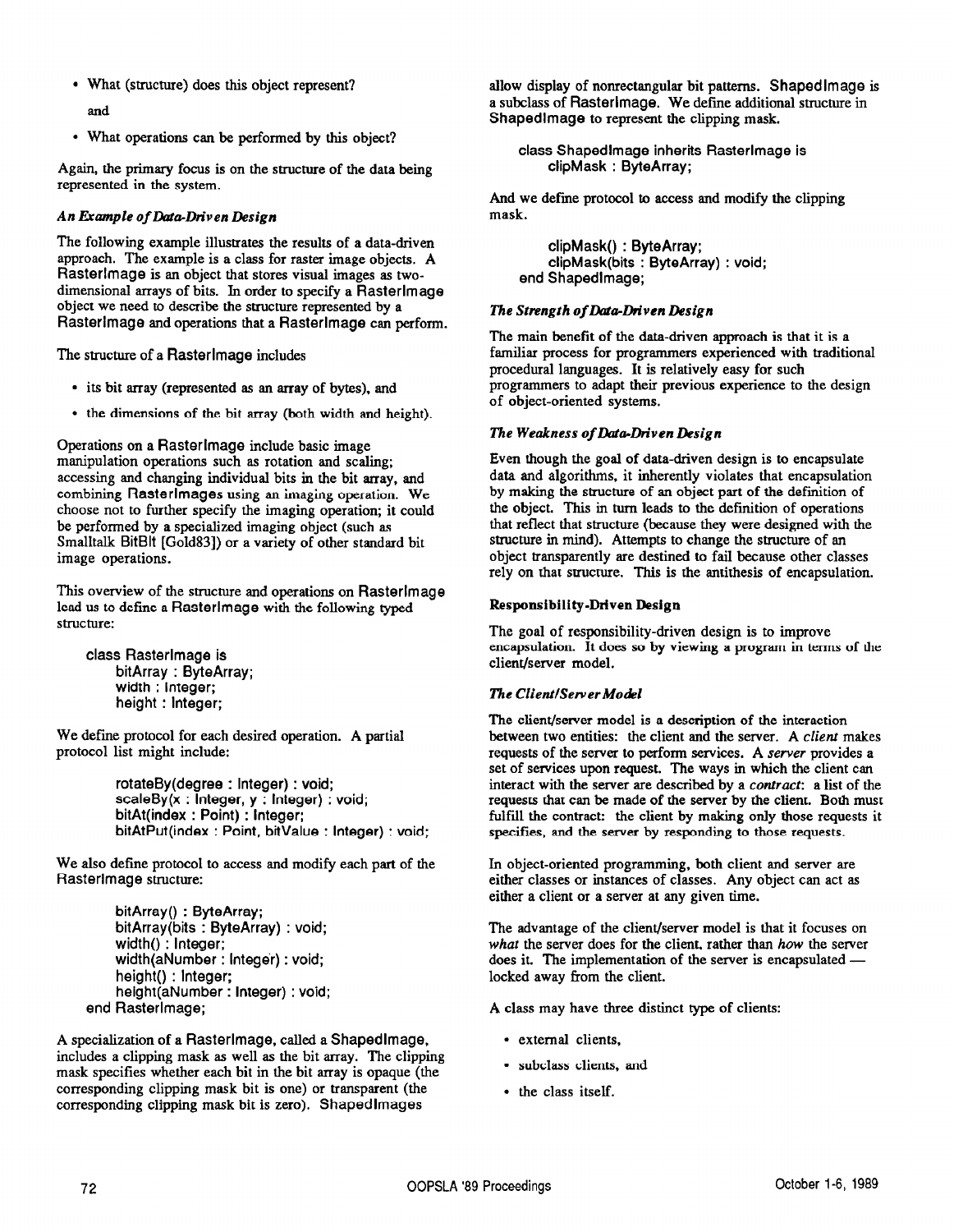## Each of these type of clients is described below.

## External Clients

An external client of a class is an object that sends messages to an instance of the class or the class itself. The receiver is viewed as a server, and the sender is viewed as a client. How the message is responded to should not be important to the sender. The set of messages that an object responds to, including the types of arguments and the return type, defines the contract between the client and the server.

# Subclass Clients

A subclass client of a class is any class that inherits from the class. The superclass is viewed as a sewer; the subclass is viewed as a client. The subclass should not care about the implementation of any behavior which it inherits [Snyd86]. The set of messages that are inherited by the subclass defines the contract between the client and the server.

In most object-oriented languages, subclasses inherit not only the behavior but also the structure defined by their superclasses. This is unfortunate, as it tends to encourage programmers to violate encapsulation in order to increase the amount of code reused.

# Self Client

For the purposes of maximizing encapsulation, classes should also be viewed as clients of themselves. The amount of code relying directly on the structure of the class should be minimized. In other words, the structure of the class should be encapsulated in the minimum number of methods. This minimizes the reliance of an object on its own structure, allowing changes to that structure to be made as transparently as possible.

# Definition of Responsibility-Driven Design

Responsibility-driven design is inspired by the client/server model. It focuses on the contract by asking:

- What actions is this object responsible for?
	- and
- . What information does this object share?

An important point is that information shared by an object might or might not be part of the structure of that object. That is, the object might compute the information, or it might delegate the request for information to another object.

## An Example of Responsibility-Driven Design

We now illustrate the results of a responsibility-driven design using the same classes as before: Rasterlmage and Shapedlmage. In order to specify a Rasterlmage object we need to describe the actions a Rasterlmage is responsible for performing, and the information it shares with its clients.

# A Rasterlmage is responsible for:

- knowing and maintaining the smallest rectangle that completely contains its image,
- knowing and maintaining all individual bit values within its image, and
- rotating and scaling its image.

Given these responsibilities, we translate them into the following protocol:

class Rasterlmage is boundingRectangle() : Rectangle; boundingRectangIe(bounds : Rectangle) : void; bitAt(index : Point) : Integer; bitAtPut(index : Point, bitValue : Integer) : void; scaleBy(x : Integer, y : Integer) : void; rotateBy(degrees : Integer) : void; end Rasterlmage;

A Shapedlmage has additional responsibility for knowing and maintaining the visibility of individual bits within its image. To fulfill this responsibility, we define the following protocol.

class Shapedlmage inherits Rasterlmage is isVisibleAt(index : Point) : Boolean; makeVisibleAt(index : Point) : void; makelnvisibleAt(index : Point) : void;

A variety of ways can be used to specify the shape of a Shapedlmage, such as specifying a polygon which encloses all the visible bits. We add the following protocol to describe the shape of a Shaped Image:

shape(): Polygon; shape(aPolygon : Polygon) : void; end Shapedlmage;

We could even conceive of specifying the shape of a Shapedlmage through a function which describes a closed area, if we so desired.

Looking at the protocol for Shapedlmage, we observe that it is reasonable to ask a Rasterlmage whether or not it is visible at a given point (every point within its bounding rectangle is visible, all other points are not). So we move isVisibleAt() protocol to Rasterlmage as well.

Following this responsibility-driven approach, we have not yet specified, nor are we yet concerned with, the structure of our objects Rasterlmage and Shapedlmage. We choose first to focus on fully specifying the desired behavior and associated sets of responsibilities for each object. We will focus on structure during implementation.

# The Strengths of Responsibility-Driven Design

Encapsulation is compromised when the structural details of an object become part of the interface to that object. This can only occur if the designer uses knowledge of those structural details, Responsibility-driven designs maximize encapsulation when the designer intentionally ignores this information.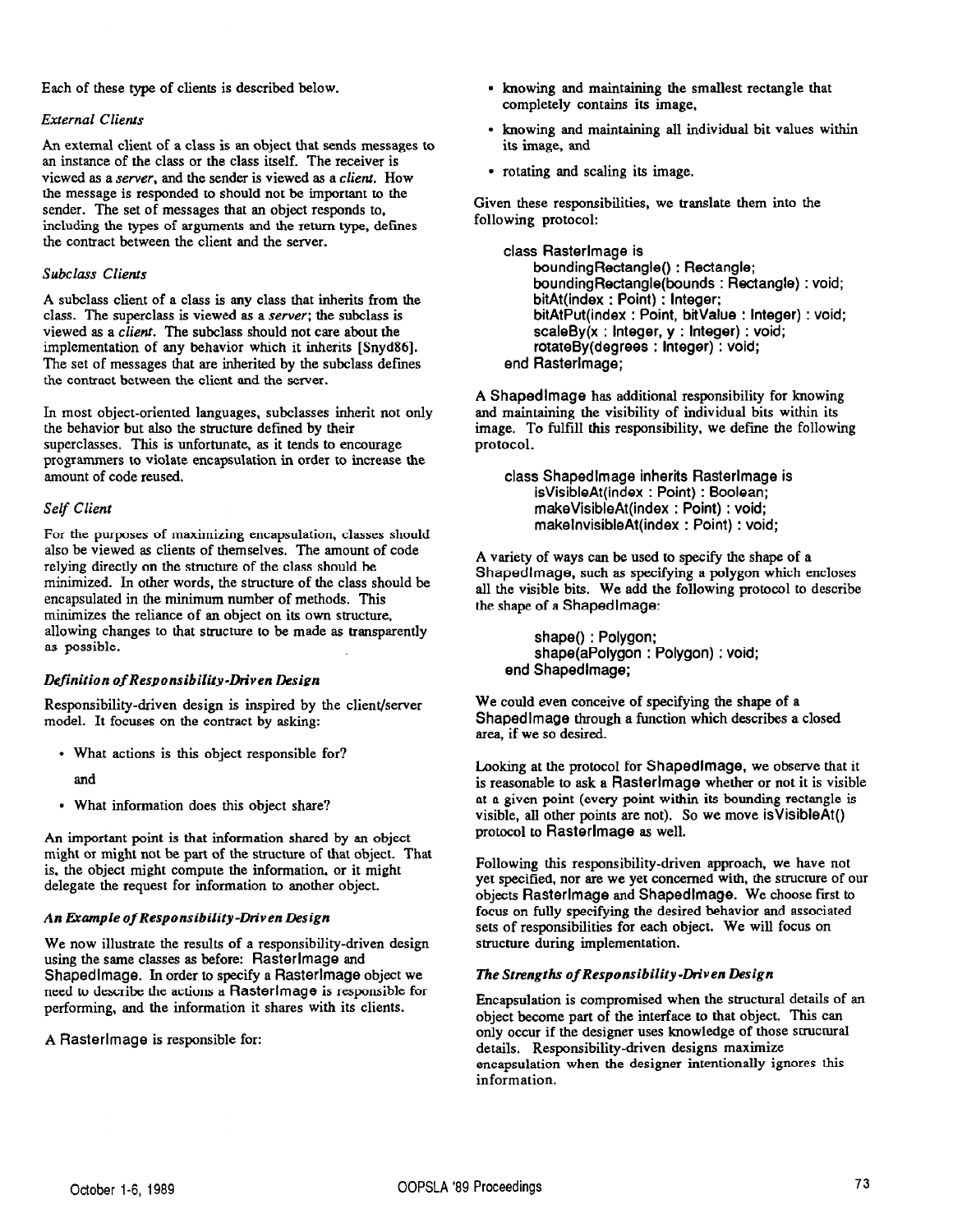Polymorphism increases encapsulation, because the client of an object does not need to know not only how the object implements the service being requested, but neither which class (type) is responding to the request. The responsibilitydriven approach can help a designer identify standard protocols (message names) by encouraging the designer to focus on responsibilities independently of implementation. This facilitates polymorphism.

Designing classes without knowledge of their structure encourages the design of the inheritance hierarchy to follow a type hierarchy, because only the types of the classes are known. If the inheritance hierarchy follows a type hierarchy, then the type of every class is a subtype of the type of every superclass of that class [Card85]. This has two advantages.

- It improves encapsulation with respect to subclass clients [Halb86], ensuring that all inherited behavior is part of the contract of the subclass.
- It makes abstract classes easier to identify. One difficulty in identifying abstract classes lies in determining what parts of the protocol of existing classes are parts of the type of those classes, and what parts are implementation details. Because the protocol of a class includes only those messages which form the type of the class, this problem is eliminated.

## Comparing Responsibility-Driven and Data-Driven Design

Responsibility-driven design specifies object behavior before object sfructure and other implementation considerations are determined. We have found that it minimizes the rework required for major design changes.

Responsibility-driven designs can lead to early definitions of abstract classes. For example, given our responsibility-driven design of the Rasterlmage object hierarchy, it is reasonable to consider specifying an abstract Rasterlmage class as the supercIass of both Shapedlmage and Rectangularlmage (a new class taking the old role of Rasterlmage). This allows us to abstractly specify the behavior expected of all raster images and makes the addition of new types of images more straightforward.

Object structure is specified during the implementation of a responsibility-driven design. At that time, performance considerations can lead to adjustments of the object's responsibilities. The goal during implementation is to preserve encapsulation while renegotiating the client/server contracts.

Data-driven design, on the other hand, quickly leads to prescribing object structure. Building abstract classes involves finding the abstraction and lifting it out of a set of concrete classes. Client objects of a data-driven designed object can (and often do) become dependent upon the specific structure of the object, making more difficult the task of developing an abstraction while preserving the contract between clients and servers.

#### Contrast with the Law of Demeter

The Law of Demeter also tries to reduce dependencies between classes and thus maximize encapsulation [Lieb88, Lieb891. The Law states that a message can be sent only to:

- message arguments,
- · instance variables,
- new objects returned by a message-send, and
- global variables.

The strong form of the Law disallows sending messages to inherited instance variables. The weak form of the Law allows inherited instance variables to be referenced.

The Law of Demeter achieves encapsulation by limiting access to objects. In our view, the Law overly constrains the possible connections between objects. The Law of Demeter results from taking a data-driven view of object-oriented programming. All objects returned from a message-send are regarded as potential encapsulation violations, as those returned objects may reflect the internal structure of the receiver.

This view, which treats all returned objects as Trojan horses, is in direct contrast to our view of a client/server relationship. In the responsibility-driven approach, returned values are part of the client/server contract. There need be no correlation between the structure of an object and the object returned by a message.

While the Law of Demeter does improve encapsulation, it also can confuse the design or implementation of the set of services offered by a class. To avoid sending a message to a returned value (which is known to be part of the structure of the receiver), Lieberherr, Holland and Riel propose adding messages to all intermediary server objects [Lieb88, Lieb89]. These methods exist to relay messages to a component of an object's structure. If this encapsulation technique were carried to an extreme, all possible messages understood by publicly accessible instance variables of an object would have corresponding relay methods. Adding these messages to an object would almost certainly violate the type hierarchy. Maintainability and extensibility are then compromised.

The weak form of the Law of Demeter provides encapsulation for external clients of an object. The strong form of the Law provides encapsulation between subclass clients. No corresponding formulation of the Law exists to realize selfencapsulation. In responsibility-driven design, we address self, subclass, and external client encapsulation through the same technique: limiting variable access [Wirf88b, Scha86].

## Language Support

There are a number of forms of language support that can help maintain the high degree of encapsulation achieved during the design phase. Two of these are discussed below: limiting access to variables, and limiting access to behavior. If a language does not provide direct support for either or both of these, stylistic conventions should be followed to achieve the same result.

# Limiting Access to Variables

Directly accessing the state (variables) of an object violates the encapsulation of a class with respect to at least one of the three types of contracts defined in the section titled The Client/Server Model [Wirf88b]. Which type of contract depends on the type of client that accesses the state.